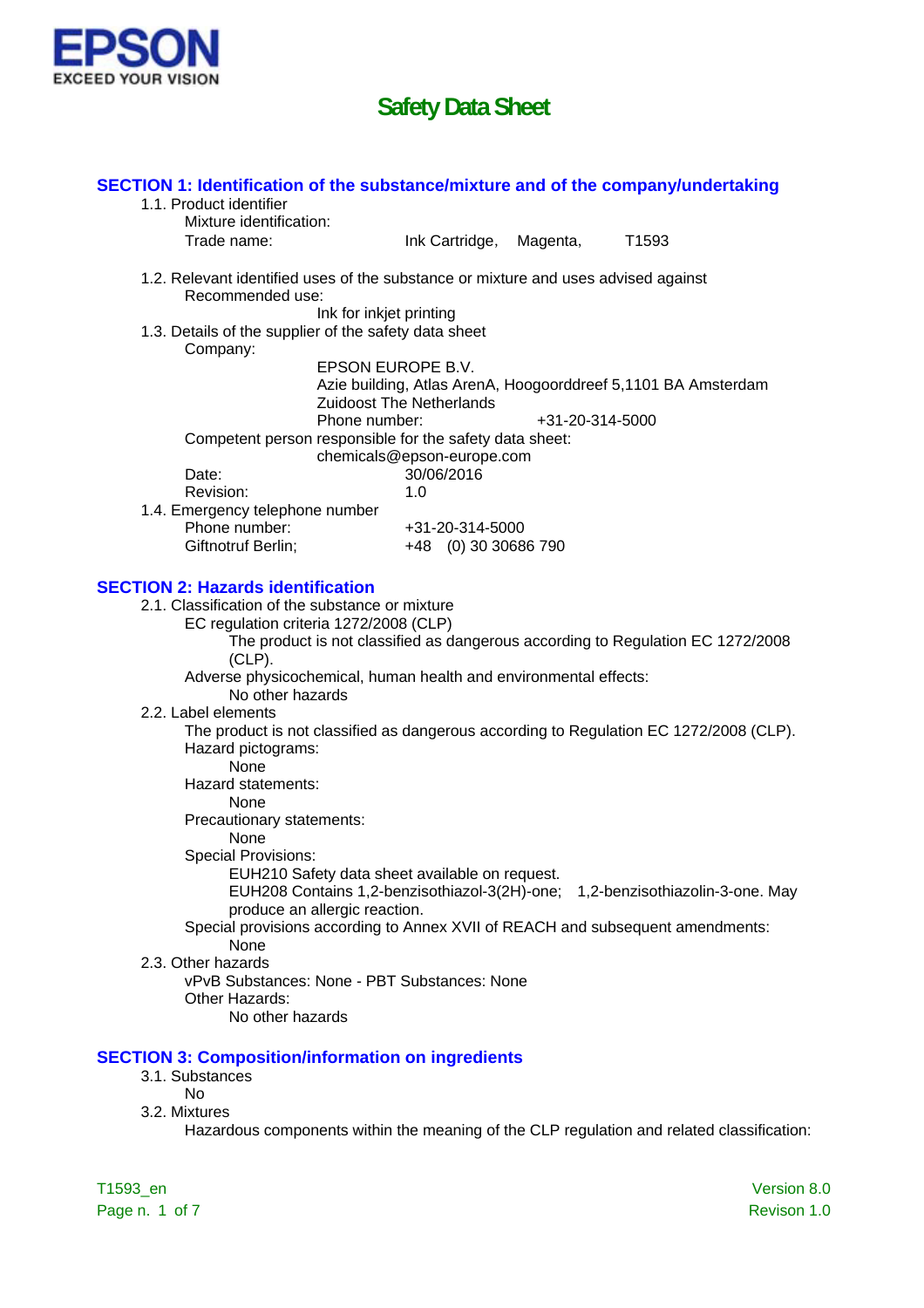

| Qty         | <b>Name</b>                        | <b>Ident. Number</b> |                | <b>Classification</b>                   |
|-------------|------------------------------------|----------------------|----------------|-----------------------------------------|
| $65% -$     | Water                              | CAS:                 | 7732-18-5      | The product is not classified as        |
| 80%         |                                    | EC:                  | 231-791-2      | dangerous according to                  |
|             |                                    |                      |                | Regulation EC 1272/2008 (CLP).          |
| $7\%$ ~     | Glycerol                           | CAS:                 | $56 - 81 - 5$  | The product is not classified as        |
| 10%         |                                    | EC:                  | 200-289-5      | dangerous according to                  |
|             |                                    |                      |                | Regulation EC 1272/2008 (CLP).          |
| $1\% - 3\%$ | Triethanol amine                   | CAS:                 | $102 - 71 - 6$ | The product is not classified as        |
|             |                                    | EC:                  | 203-049-8      | dangerous according to                  |
|             |                                    |                      |                | Regulation EC 1272/2008 (CLP).          |
| $< 0.05\%$  | 1,2-benzisothiazol-3(2             | Index                | 613-088-00-6   | $\bigcirc$ 3.1/4/Oral Acute Tox. 4 H302 |
|             | H)-one;<br>1,2-benzisothiazolin-3- | number:<br>CAS:      | 2634-33-5      | 3.2/2 Skin Irrit. 2 H315                |
|             | one                                | EC:                  | 220-120-9      | $\bullet$ 3.3/1 Eye Dam. 1 H318         |
|             |                                    |                      |                | 3.4.2/1-1A-1B Skin Sens.                |
|             |                                    |                      |                | 1,1A,1B H317                            |
|             |                                    |                      |                | 4.1/A1 Aquatic Acute 1 H400             |

#### **SECTION 4: First aid measures**

- 4.1. Description of first aid measures
	- In case of skin contact:

Wash with plenty of water and soap.

In case of eyes contact:

In case of contact with eyes, rinse immediately with plenty of water and seek medical advice.

In case of Ingestion:

Do not under any circumstances induce vomiting. OBTAIN A MEDICAL EXAMINATION IMMEDIATELY.

In case of Inhalation:

Remove casualty to fresh air and keep warm and at rest.

- 4.2. Most important symptoms and effects, both acute and delayed None
- 4.3. Indication of any immediate medical attention and special treatment needed Treatment: None

#### **SECTION 5: Firefighting measures**

- 5.1. Extinguishing media
	- Suitable extinguishing media:
	- Water.
	- Carbon dioxide (CO2).
	- Extinguishing media which must not be used for safety reasons:
	- None in particular.
- 5.2. Special hazards arising from the substance or mixture Do not inhale explosion and combustion gases. Burning produces heavy smoke.
- 5.3. Advice for firefighters
	- Use suitable breathing apparatus .

Collect contaminated fire extinguishing water separately. This must not be discharged into drains.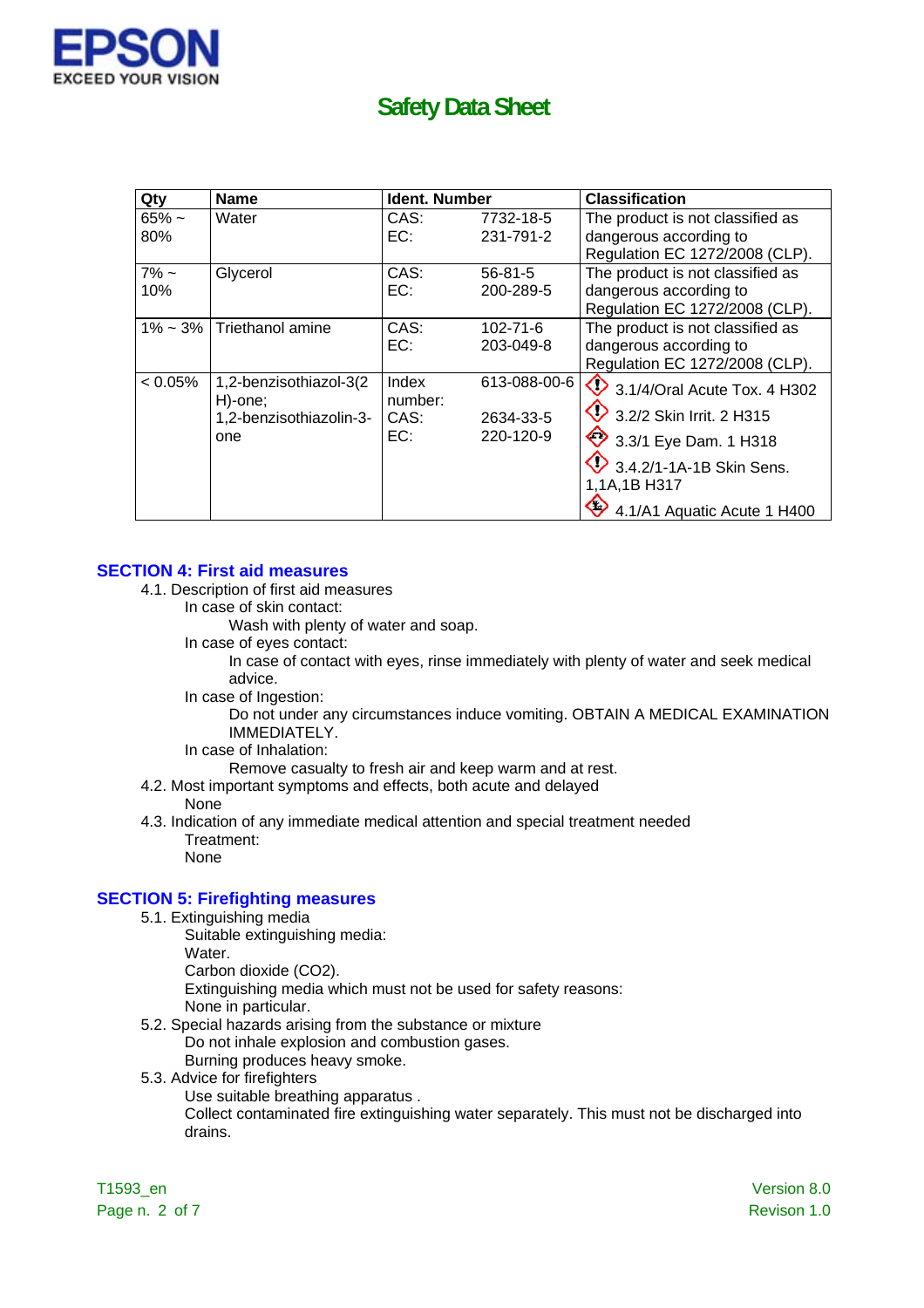

Move undamaged containers from immediate hazard area if it can be done safely.

#### **SECTION 6: Accidental release measures**

- 6.1. Personal precautions, protective equipment and emergency procedures Wear personal protection equipment.
	- Remove persons to safety.

See protective measures under point 7 and 8.

6.2. Environmental precautions

Do not allow to enter into soil/subsoil. Do not allow to enter into surface water or drains. Retain contaminated washing water and dispose it.

In case of gas escape or of entry into waterways, soil or drains, inform the responsible authorities.

- Suitable material for taking up: absorbing material, organic, sand
- 6.3. Methods and material for containment and cleaning up
	- Wash with plenty of water.
- 6.4. Reference to other sections See also section 8 and 13

#### **SECTION 7: Handling and storage**

- 7.1. Precautions for safe handling Avoid contact with skin and eyes, inhalation of vapours and mists. Do not eat or drink while working. See also section 8 for recommended protective equipment.
- 7.2. Conditions for safe storage, including any incompatibilities
	- Keep away from food, drink and feed. Incompatible materials: None in particular. Instructions as regards storage premises: Adequately ventilated premises.
- 7.3. Specific end use(s) None in particular

#### **SECTION 8: Exposure controls/personal protection**

#### 8.1. Control parameters

- Glycerol CAS: 56-81-5
	- OEL Type: OSHA LTE: 5 mg/m3 Notes: PEL, as mist, respirable fraction
	- OEL Type: OSHA LTE: 15 mg/m3 Notes: PEL, as mist, total dust
- DNEL Exposure Limit Values
	- No data available
- PNEC Exposure Limit Values
	- No data available
- 8.2. Exposure controls
	- Eye protection:

Not needed for normal use. Anyway, operate according good working practices. Protection for skin:

No special precaution must be adopted for normal use.

Protection for hands:

#### Not needed for normal use.

- Respiratory protection:
	- Not needed for normal use.
- Thermal Hazards:

### None

- Environmental exposure controls:
	- None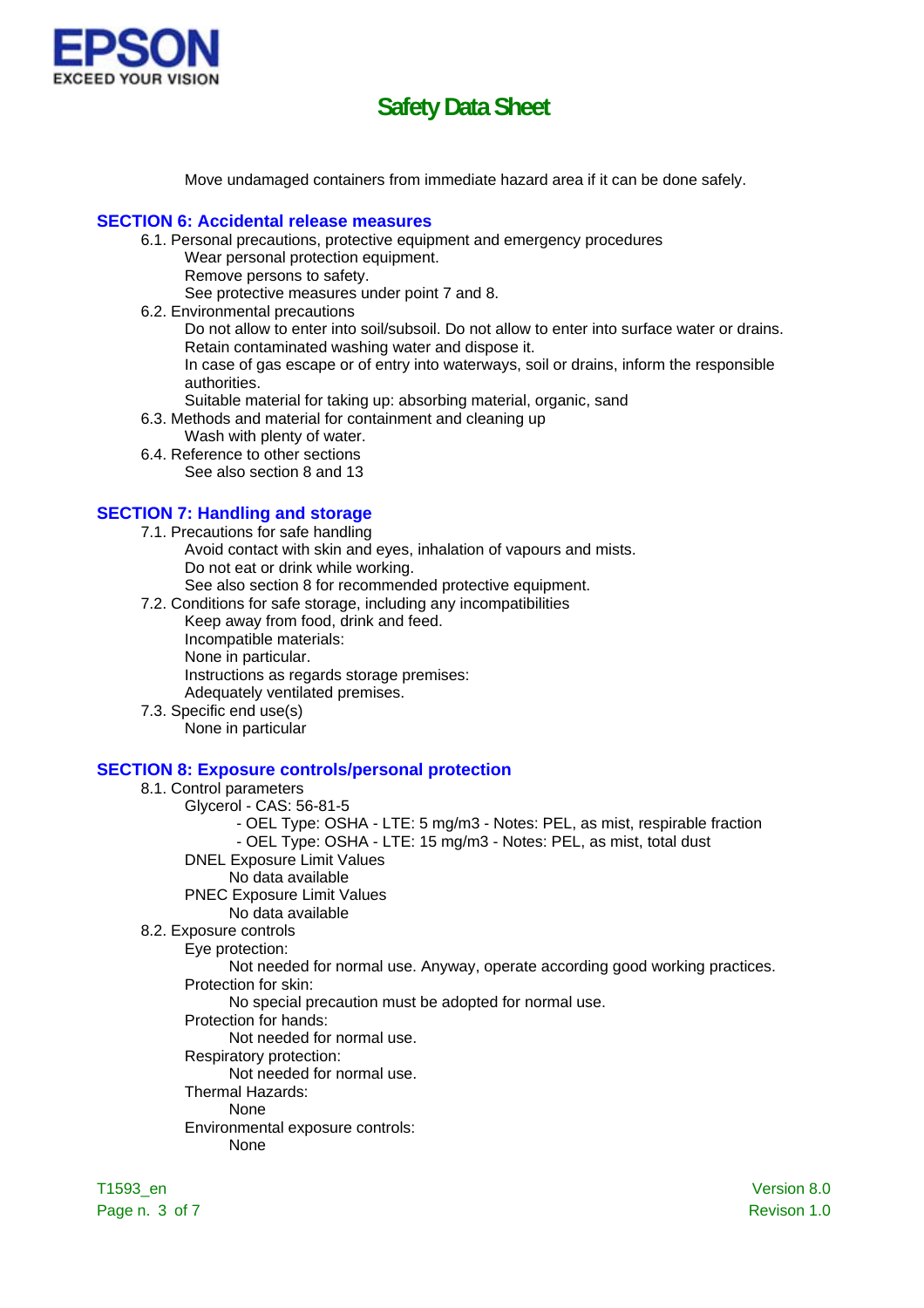

No data available

Appropriate engineering controls: None

#### **SECTION 9: Physical and chemical properties**

| 9.1. Information on basic physical and chemical properties |                                  |
|------------------------------------------------------------|----------------------------------|
| Appearance and colour:                                     | Magenta Liquid                   |
| Odour:                                                     | Slightly                         |
| Odour threshold:                                           | No data available                |
| pH:                                                        | at 20 $\degree$ C<br>$8.6 - 9.2$ |
| Melting point / freezing point:                            | $-27.2 °C$                       |
| Initial boiling point and boiling range:                   | No data available                |
| Solid/gas flammability:                                    | No data available                |
| Upper/lower flammability or explosive limits:              | No data available                |
| Vapour density:                                            | No data available                |
| Flash point:                                               | No data available                |
| Evaporation rate:                                          | No data available                |
| Vapour pressure:                                           | No data available                |
| Relative density:                                          | at 20 $\degree$ C<br>1.02903     |
| Solubility in water:                                       | Complete                         |
| Solubility in oil:                                         | No data available                |
| Partition coefficient (n-octanol/water):                   | No data available                |
| Auto-ignition temperature:                                 | No data available                |
| Decomposition temperature:                                 | No data available                |
| Viscosity:                                                 | $< 5$ mPa $\cdot$ s at 20 °C     |
| Explosive properties:                                      | No data available                |
| Oxidizing properties:                                      | No data available                |
| 9.2. Other information                                     |                                  |
| Miscibility:                                               | No data available                |

Fat Solubility:<br>
Conductivity:<br>
No data available<br>
No data available

#### **SECTION 10: Stability and reactivity**

- 10.1. Reactivity
- Stable under normal conditions
- 10.2. Chemical stability Stable under normal conditions
- 10.3. Possibility of hazardous reactions None
- 10.4. Conditions to avoid Stable under normal conditions.
- 10.5. Incompatible materials None in particular.
- 10.6. Hazardous decomposition products None.

#### **SECTION 11: Toxicological information**

- 11.1. Information on toxicological effects
	- Toxicological information of the mixture: No data available
	- Toxicological information of the main substances found in the mixture: Glycerol - CAS: 56-81-5
		- a) acute toxicity:
			- Test: LD50 Route: Oral Species: Guinea pig = 7750 mg/kg Source: Journal of Industrial Hygiene and Toxicology. Vol. 23, Pg. 259, 1941

T1593\_en Version 8.0 Page n. 4 of 7 Revison 1.0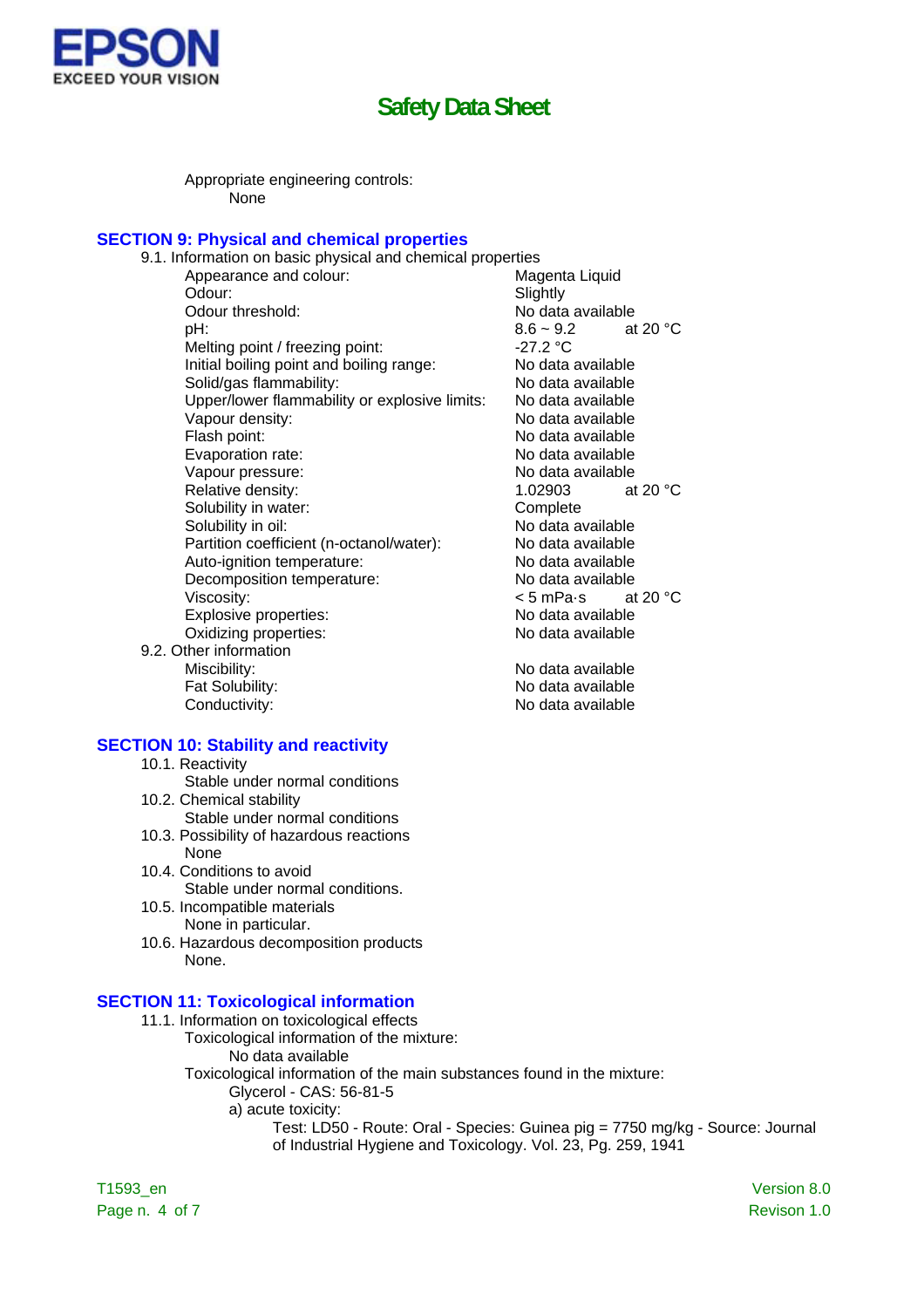

Test: LDLo - Route: Oral - Species: Human = 1428 mg/kg - Source: "Toxicology of Drugs and Chemicals," Deichmann, W.B., New York, Academic Press, Inc., 1969Vol. -, Pg. 288, 1969. - Notes: BEHAVIORAL: HEADACHE GASTROINTESTINAL: NAUSEA OR VOMITING

Triethanol amine - CAS: 102-71-6

a) acute toxicity:

Test: LD50 - Route: Oral - Species: Guinea pig = 2200 mg/kg - Source: "Toxicometric Parameters of Industrial Toxic Chemicals Under Single Exposure," Izmerov, N.F., et al., Moscow, Centre of International Projects, GKNT, 1982Vol. -, Pg. 114, 1982.

Test: LD50 - Route: Oral - Species: Mouse = 5846 mg/kg - Source: Science Reports of the Research Institutes, Tohoku University, Series C: Medicine. Vol. 36(1-4), Pg. 10, 1989. - Notes: GASTROINTESTINAL: "HYPERMOTILITY, DIARRHEA" KIDNEY, URETER, AND BLADDER: OTHER CHANGES BEHAVIORAL: CONVULSIONS OR EFFECT ON SEIZURE THRESHOLD

If not differently specified, the information required in Regulation (EU) 2015/830 listed below must be considered as 'No data available'.:

a) acute toxicity;

b) skin corrosion/irritation;

c) serious eye damage/irritation;

- d) respiratory or skin sensitisation;
- e) germ cell mutagenicity;
- f) carcinogenicity;
- g) reproductive toxicity;
- h) STOT-single exposure;
- i) STOT-repeated exposure;
- j) aspiration hazard.

#### **SECTION 12: Ecological information**

- 12.1. Toxicity
	- Adopt good working practices, so that the product is not released into the environment. No data available
- 12.2. Persistence and degradability No data available
- 12.3. Bioaccumulative potential
- No data available
- 12.4. Mobility in soil
	- No data available
- 12.5. Results of PBT and vPvB assessment vPvB Substances: None - PBT Substances: None
- 12.6. Other adverse effects None

#### **SECTION 13: Disposal considerations**

13.1. Waste treatment methods

Recover if possible. In so doing, comply with the local and national regulations currently in force.

#### **SECTION 14: Transport information**

- 14.1. UN number
	- Not classified as dangerous in the meaning of transport regulations.
- 14.2. UN proper shipping name No data available

T1593\_en Version 8.0 Page n. 5 of 7 Revison 1.0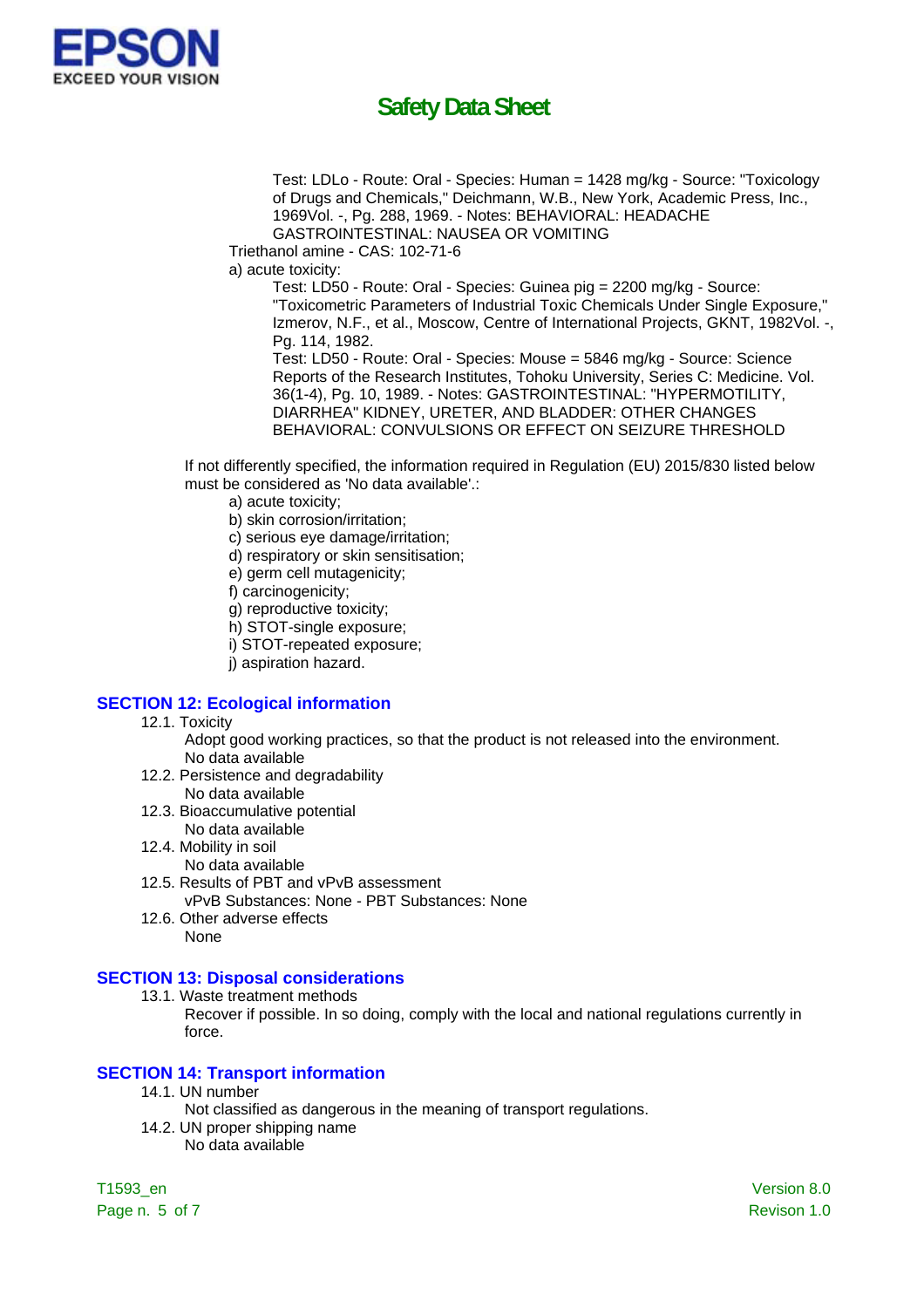

- 14.3. Transport hazard class(es)
- No data available 14.4. Packing group
	- No data available
- 14.5. Environmental hazards No data available
- 14.6. Special precautions for user No data available
- 14.7. Transport in bulk according to Annex II of MARPOL73/78 and the IBC Code No data available

### **SECTION 15: Regulatory information**

15.1. Safety, health and environmental regulations/legislation specific for the substance or mixture Dir. 98/24/EC (Risks related to chemical agents at work) Dir. 2000/39/EC (Occupational exposure limit values) Regulation (EC) n. 1907/2006 (REACH) Regulation (EC) n. 1272/2008 (CLP) Regulation (EC) n. 790/2009 (ATP 1 CLP) and (EU) n. 758/2013 Regulation (EU) 2015/830 Regulation (EU) n. 286/2011 (ATP 2 CLP) Regulation (EU) n. 618/2012 (ATP 3 CLP) Regulation (EU) n. 487/2013 (ATP 4 CLP) Regulation (EU) n. 944/2013 (ATP 5 CLP) Regulation (EU) n. 605/2014 (ATP 6 CLP) Restrictions related to the product or the substances contained according to Annex XVII Regulation (EC) 1907/2006 (REACH) and subsequent modifications: Restrictions related to the product: No restriction. Restrictions related to the substances contained: No restriction. Where applicable, refer to the following regulatory provisions : Directive 2003/105/CE ('Activities linked to risks of serious accidents') and subsequent amendments. Regulation (EC) nr 648/2004 (detergents). 1999/13/EC (VOC directive) Provisions related to directives 82/501/EC(Seveso), 96/82/EC(Seveso II):

No data available

15.2. Chemical safety assessment

No

### **SECTION 16: Other information**

- Full text of phrases referred to in Section 3:
	- H302 Harmful if swallowed.
	- H315 Causes skin irritation.
	- H318 Causes serious eye damage.
	- H317 May cause an allergic skin reaction.
	- H400 Very toxic to aquatic life.

| <b>Hazard class and</b><br>hazard category | Code       | <b>Description</b>                |
|--------------------------------------------|------------|-----------------------------------|
| Acute Tox, 4                               | 3.1/4/Oral | Acute toxicity (oral), Category 4 |
| Skin Irrit. 2                              | 3.2/2      | Skin irritation, Category 2       |
| Eve Dam. 1                                 | 3.3/1      | Serious eye damage, Category 1    |